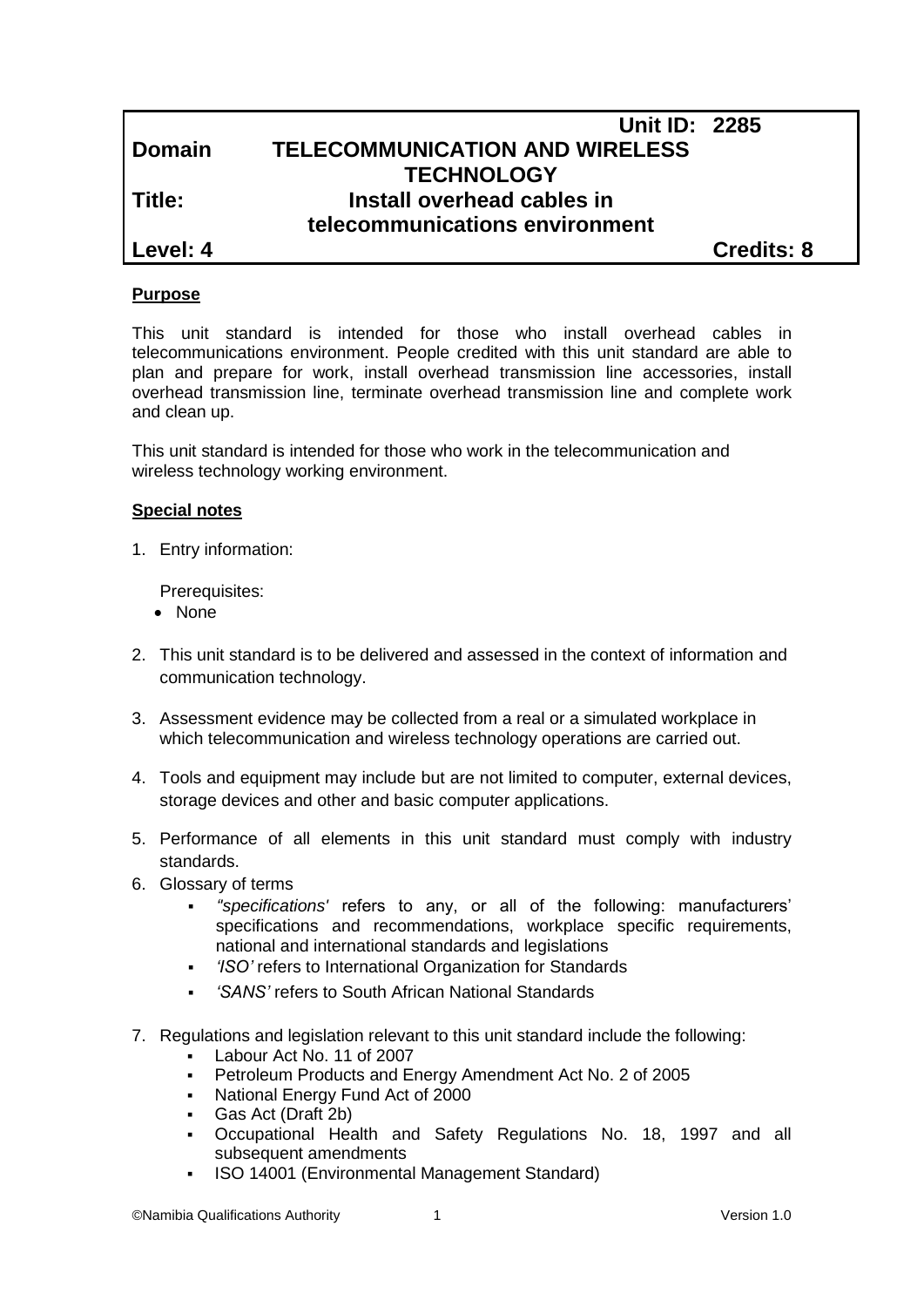- Electricity Act No.4 of 2007
- SANS 10142-1 and SANS 10142-2 electrical wiring codes and all subsequent amendments to any of the above.

## **Quality Assurance Requirements**

This unit standard and others within this subfield may be awarded by institutions which meet the accreditation requirements set by the Namibia Qualifications Authority and the Namibia Training Authority and which comply with the national assessment and moderation requirements. Details of specific accreditation requirements and the national assessment arrangements are available from the Namibia Qualifications Authority on [www.namqa.org](http://www.namqa.org/) and the Namibia Training Authority on [www.nta.com.na.](http://www.nta.com.na/)

## **Elements and Performance Criteria**

## **Element 1: Plan and prepare for work**

## **Range**

Planning and preparation is to include but is not limited to worksite inspection, equipment defect identification, assessment of conditions and hazards and determination of work requirements.

## **Performance Criteria**

- 1.1 Work instructions including plans, specifications, quality requirements and operational details are obtained, confirmed and applied.
- 1.2 Work site is prepared according to work procedures.
- 1.3 Safety requirements are followed in accordance with safety plans and policies.
- 1.4 Sign and barricade requirements are identified and adhered to.
- 1.5 Plant tools and equipment selected to carry out tasks are consistent with requirements of the job, checked for serviceability and any faults are rectified or reported prior to commencement.
- 1.6 Material quantities appropriate to the work application are identified, obtained, prepared, safely handled and located ready for use.
- 1.7 Environmental protection requirements are identified and applied in line with environmental plans and regulatory obligations.

## **Element 2: Install overhead transmission line accessories**

## **Range**

Overhead transmission line include and not limited to cable suspension system, catenary wire, cable tray, line poles, back-mount frames for distributors (formally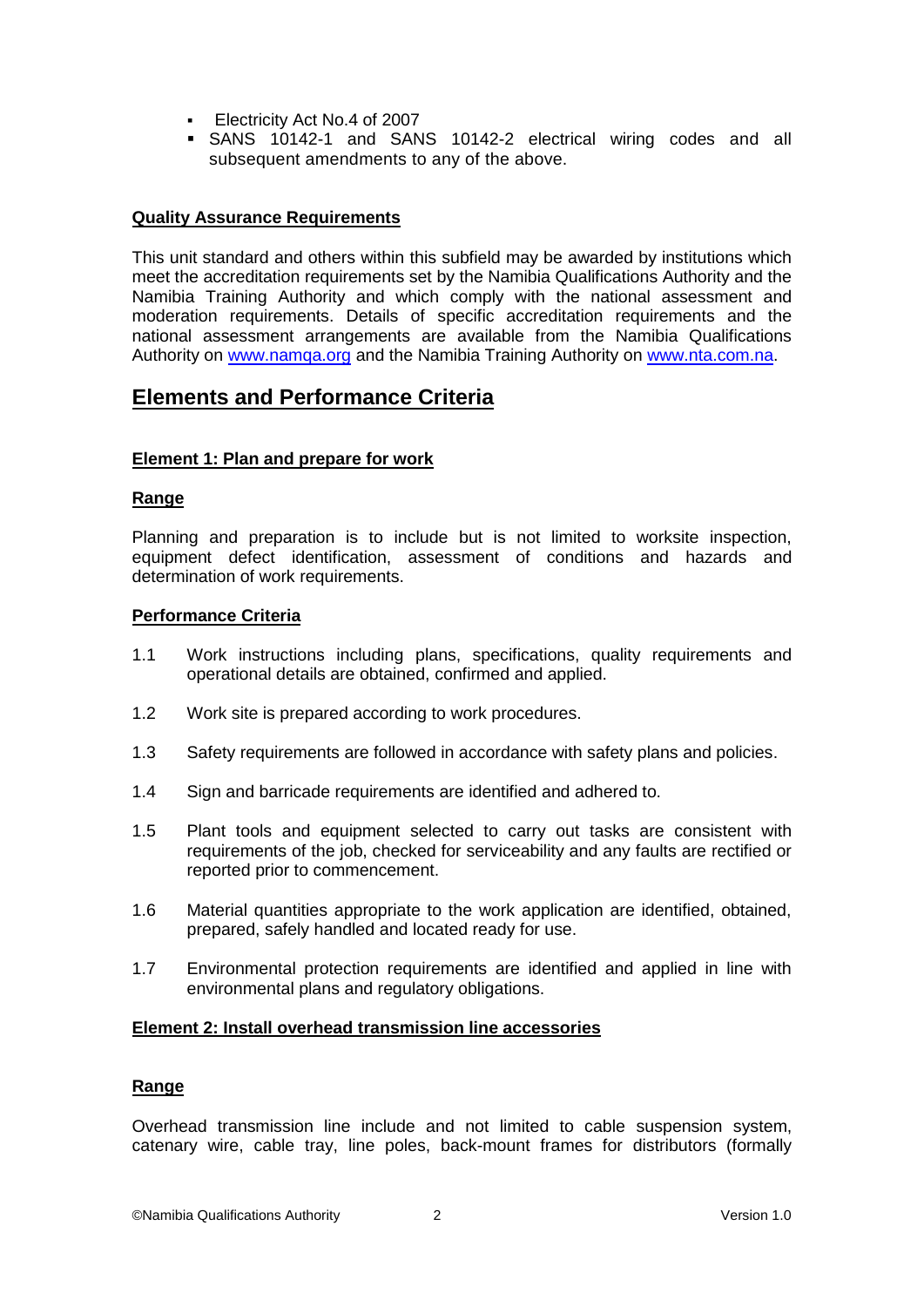MDF(Main distribution frame), IDF (Intermediate distribution frame) ,overhead fibre and FDP (Final distribution panel).

## **Performance Criteria**

- 2.1 Overhead transmission line accessories are assembled according to manufacturers' instructions.
- 2.2 Overhead transmission line accessories are fitted and installed according to workplace procedures and manufacturers' instructions.
- 2.3 Overhead transmission line is terminated according to workplace procedures and manufacturers' instructions.

## **Element 3: Install overhead transmission line**

## **Performance Criteria**

- 3.1 Overhead transmission line routes are identified and confirmed.
- 3.2 Feeders are setup in locations to provide ease of access during hauling of cable.
- 3.3 Hauling end of the cable is labelled with unique identifier prior to placement.
- 3.4 Transmission line is hauled into position according to workplace procedures.

## **Element 4: Terminate overhead transmission line**

## **Performance Criteria**

- 4.1 Cable termination requirements for the installation are identified and confirmed.
- 4.2 Incoming and outgoing cables are segregated to ensure ease of access and avoid unnecessary overlaying and backtracking of cable.
- 4.3 Cable pairs are neatly fanned to termination equipment to facilitate accurate termination.
- 4.4 Cable is terminated to manufacturers specifications using correct tool.
- 4.5 Visual inspection is undertaken to confirm that the termination colour code sequence has been followed where appropriate.

## **Element 5: Complete work and clean up**

## **Performance Criteria**

- 5.1 Work is completed and appropriate personnel notified in accordance with workplace procedures.
- 5.2 Work area is cleared of waste, cleaned, restored and secured in accordance with workplace procedures.